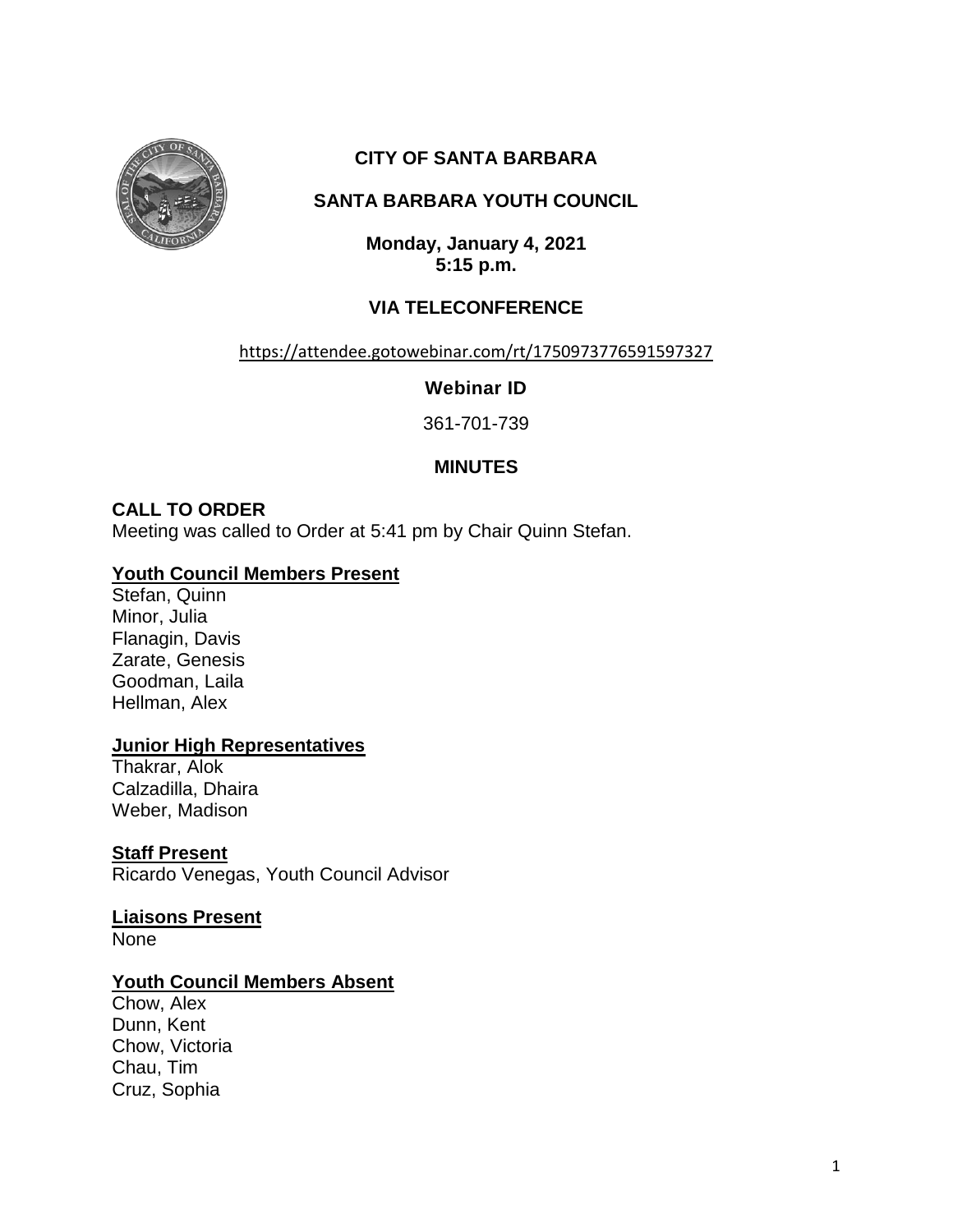# **PUBLIC COMMENT**

None

# **COUNCIL AND STAFF COMMUNICATIONS**

#### **Ricardo Venegas, Youth Council Advisor**

- Our community experienced a tragedy over the weekend with the passing of two local youth due to violence. Staff has reached out to some the families to provide resources and information from the school district & area none profits regarding grief counseling services available to them.
- Bri Winkler, Energy and Climate Specialist with the City of Santa Barbara has requested to come before the Youth Council to provide and information presentation and is requesting feedback from members.
- As of December 8, 2020, Alex Hellman, Victoria Chow, Kent Dunn, Quinn Stefan, and Sophia Cruz are officially appointed as Youth Council members.
- Youth Council membership now includes ten voting members and four non-voting members.
- Unfortunately, Alex Chow and Victoria Chow informed staff that they will be leaving the country for a period of six months as part of study abroad program. Stall will be seeking advice from City Clerks office regarding granting both Alex and Victoria a leave of absence.
- Youth Council members were reminded to turn in their community service logs once per quarter or as soon as log sheets are filled out.

# **CONSENT CALENDAR**

# **1. Subject: Approval of the Minutes – For Action (Attachment)**

Recommendation: That the Youth Council waive the reading and approve the minutes of the meeting held on Monday, November 23, 2020.

It was moved and seconded by Youth Council member Goodman and seconded by Minor respectively, to approve the minutes for the meeting held on Monday, November 21, 2020.

All in favor. Motion carried.

Members Stefan, Minor, Flanigan, Zarate, Hellman, and Goodman in favor. Motion carried. Abstain: None

# **NEW BUSINESS**

# **2. Subject: Subcommittees – Discussion and Action**

Recommendation: That the Youth Council subcommittee members discuss current work tasks and take action if necessary: